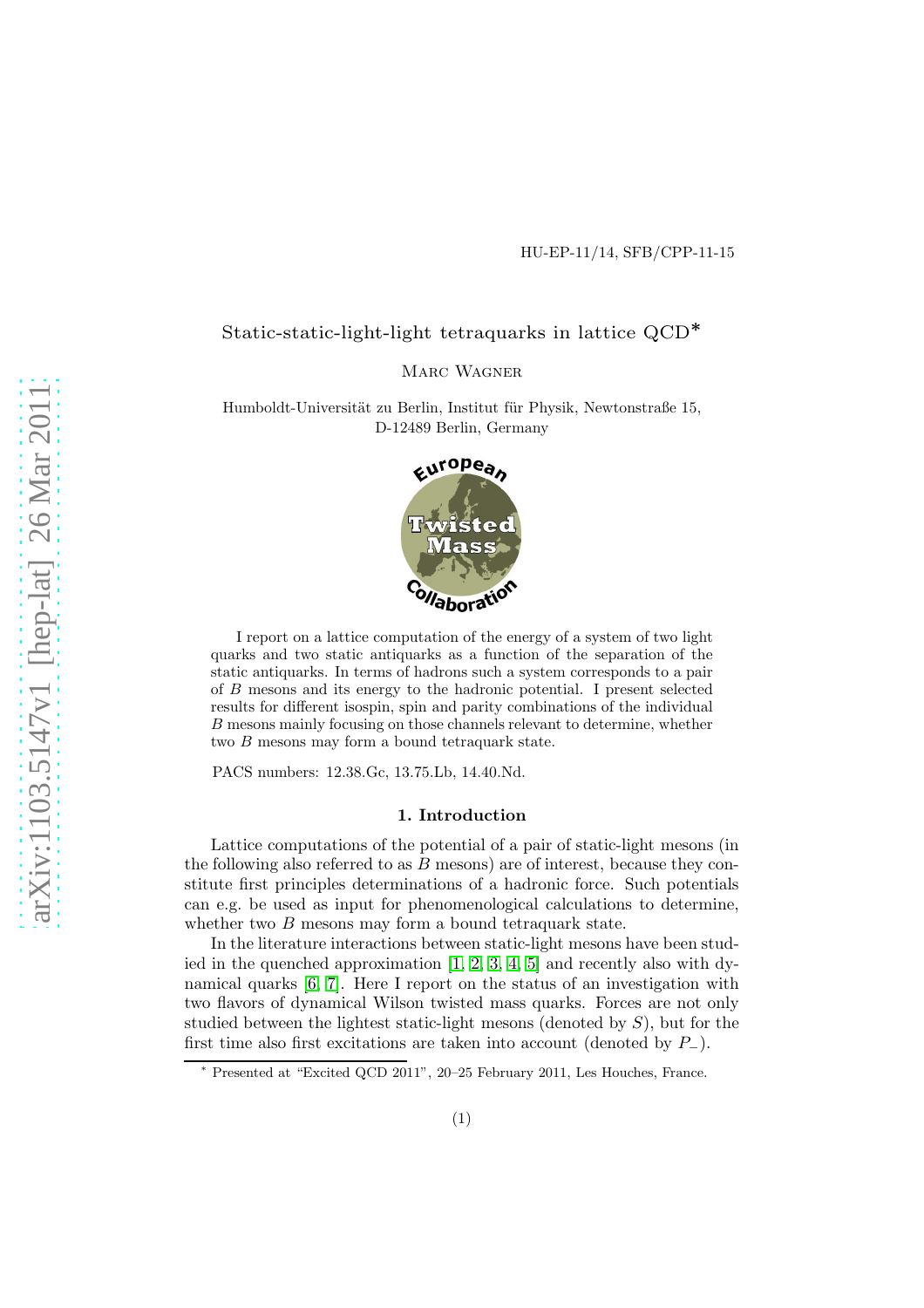#### 2. Trial states and quantum numbers

Quantum numbers of single static-light mesons as well as of pairs of static-light mesons (BB systems) have been discussed in detail in [\[6\]](#page-5-5). In the following I give a brief summary.

## 2.1. Static-light mesons

I consider static-light mesons made from a static antiquark  $\overline{Q}$  and a light quark  $\psi \in \{u, d\}$  without non-trivial gluonic excitations. They can be labeled by the z-component of isospin  $I_z = \pm 1/2$ , the z-component of the light quark spin  $j_z = \pm 1/2$  and parity  $\mathcal{P} = \pm$ . The  $\mathcal{P} = -$  static-light meson (denoted by S, corresponding to  $B/B^*$  in [\[8\]](#page-5-7)) is the lightest staticlight meson. It is lighter by around 400 MeV than its parity partner with  $\mathcal{P}$  = + (denoted by  $P_$ , corresponding to  $B_0^*$  and  $B_1^*$ ).

The corresponding static-light meson trial states are  $\bar{Q}\gamma_5\psi|\Omega\rangle$  and  $\bar{Q}\gamma_j\psi|\Omega\rangle$  for S mesons and  $\bar{Q}\bar{\psi}|\Omega\rangle$  and  $\bar{Q}\gamma_j\gamma_5\psi|\Omega\rangle$  for P<sub>-</sub> mesons, respectively.

<span id="page-1-1"></span>For a more detailed discussion of static-light mesons I refer to [\[9,](#page-5-8) [10\]](#page-5-9).

#### 2.2. BB systems

The aim of this work is to compute the potential of a pair of B mesons as a function of their separation  $R$  (without loss of generality I choose the axis of separation to be the  $z$  axis). To this end one has to compute the energies of eigenstates of the QCD Hamiltonian containing two static antiquarks  $\bar{Q}({\bf r}_1)$  and  $\bar{Q}({\bf r}_2), {\bf r}_1 = (0, 0, -R/2)$  and  ${\bf r}_2 = (0, 0, +R/2)$ , which define the positions of the two  $B$  mesons, and which will be surrounded by light quarks and gluons.

These BB states are characterized by the following five quantum numbers: isospin  $I \in \{0, 1\}$ , the z-component of isospin  $I_z \in \{-1, 0, +1\}$ , the absolute value of the z-component of the light quark spin  $|j_z| \in \{0, 1\}$ , parity  $\mathcal{P} = \pm$  and "x-parity" (reflection along the x-axis)  $\mathcal{P}_x = \pm$ .

I use BB trial states

<span id="page-1-0"></span>
$$
(\mathcal{C}\Gamma)_{AB} \Big(\bar{Q}_C(\mathbf{r}_1)\psi_A^{(1)}(\mathbf{r}_1)\Big) \Big(\bar{Q}_C(\mathbf{r}_2)\psi_B^{(2)}(\mathbf{r}_2)\Big) |\Omega\rangle, \tag{1}
$$

where the lower indices A, B and C denote spinor indices,  $C = \gamma_0 \gamma_2$  is the charge conjugation matrix and  $\Gamma$  is a suitably chosen combination of  $\gamma$ matrices. Note that it is essential to couple the light degrees of freedom of both mesons in spinor space, because these degrees of freedom determine the quantum number  $|j_z|$ . Proceeding in a naive way by coupling light and static degrees of freedom in both B mesons separately will not result in a well defined angular momentum  $|j_z|$  and, therefore, will mix different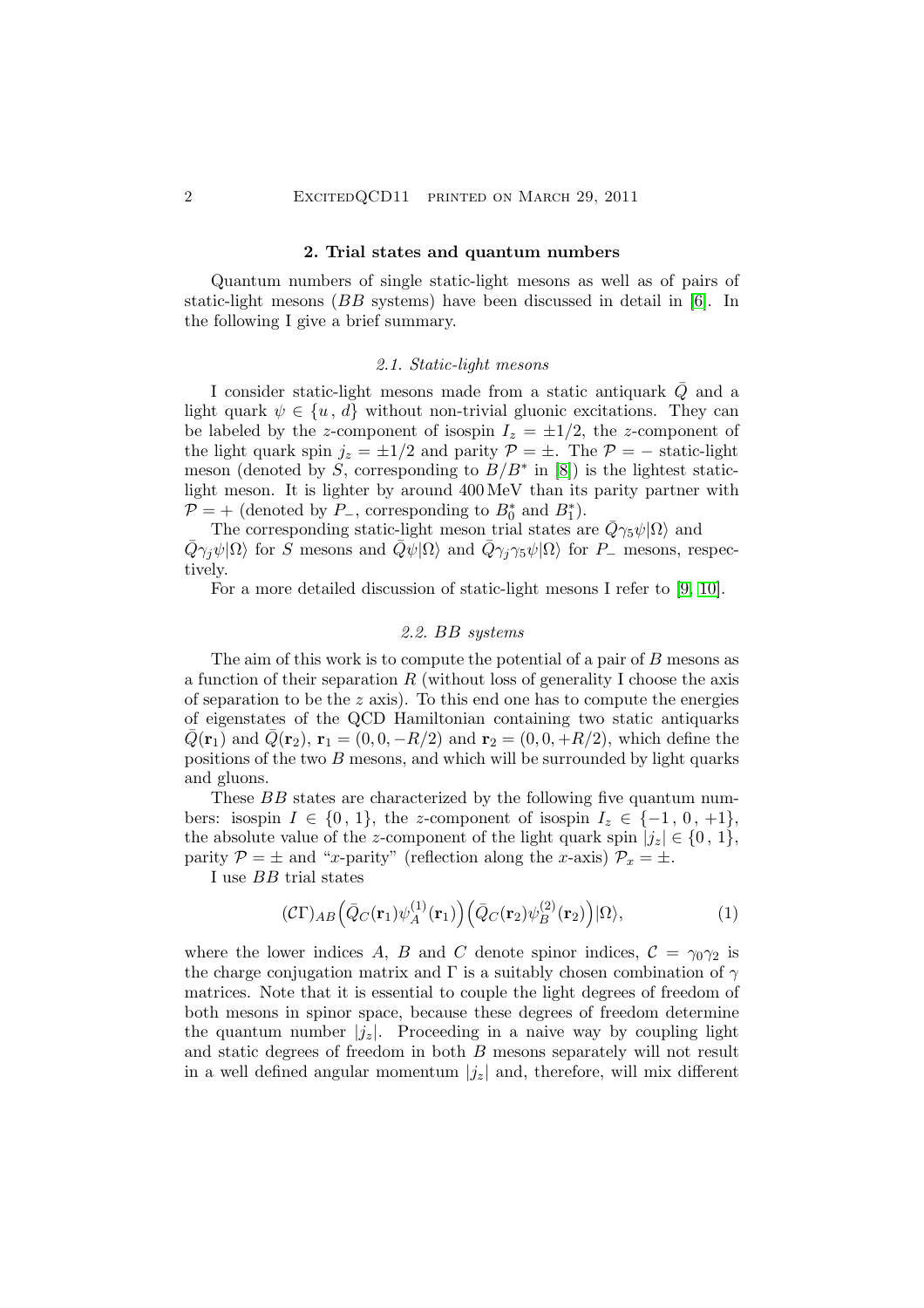BB sectors. To obtain  $I = 0$ , the flavors of the light quarks have to be chosen according to  $\psi^{(1)}\psi^{(2)} = ud - du$ , while for  $I = 1$  three possibilities exist,  $\psi^{(1)}\psi^{(2)} \in \{uu, dd, ud + du\}$ . For a list of BB trial states and their quantum numbers I refer to [\[6\]](#page-5-5), Table 1.

## 3. Lattice setup

I use  $24^3 \times 48$  gauge field configurations generated by the European Twisted Mass Collaboration (ETMC). The fermion action is  $N_f = 2$  Wilson twisted mass [\[11,](#page-5-10) [12\]](#page-5-11) at maximal twist, where static-light mass differences are automatically  $\mathcal{O}(a)$  improved [\[9\]](#page-5-8). The gauge action is tree-level Symanzik improved [\[13\]](#page-5-12). I use gauge coupling  $\beta = 3.9$  and light quark mass  $\mu_q = 0.0040$  corresponding to a lattice spacing  $a = 0.079(3)$  fm and a pion mass  $m_{\text{PS}} = 340(13) \,\text{MeV}$  [\[14\]](#page-5-13). For details regarding these gauge field configurations I refer to [\[15,](#page-5-14) [16\]](#page-5-15).

In twisted mass lattice QCD at finite lattice spacing SU(2) isospin is explicitely broken to U(1), i.e.  $I_z$  is still a quantum number, but I is not. Moreover, parity  $P$  has to be replaced by twisted mass parity  $P^{(tm)}$ , which is parity combined with light flavor exchange. The consequence is that there are only half as many BB sectors in twisted mass lattice QCD as there are in QCD, i.e. QCD BB sectors are pairwise combined. Nevertheless, it is possible to unambiguously interpret states obtained from twisted mass correlation functions in terms of QCD quantum numbers. The method has successfully been applied in the context of static-light mesons [\[17\]](#page-5-16) and is explained in detail for kaons and  $D$  mesons in [\[18\]](#page-5-17). For a more elaborate discussion of twisted mass symmetries in the context of BB systems I refer to an upcoming publication [\[19\]](#page-5-18).

#### 4. Selected numerical results

The potential of a pair of B mesons is extracted from the exponential falloff of correlation functions of trial states [\(1\)](#page-1-0). As explained in subsection [2.2](#page-1-1) the trial states differ by the spin coupling of the light quarks via the  $4 \times 4$  matrix  $\Gamma$  (16 possibilities) and by their light quark flavor (4 possibilities). Consequently, there are  $16 \times 4 = 64$  different correlation functions. This number can also be understood from the point of view of individual B mesons: since each of the two  $B$  mesons has 8 possibilities regarding quantum numbers  $(I_z = \pm 1/2, j_z = \pm 1/2, \mathcal{P} = \pm)$ , there should be  $8 \times 8 = 64$ BB correlation functions.

As outlined in subsection [2.2](#page-1-1) the BB trial states [\(1\)](#page-1-0) can be classified according to BB quantum numbers. However, to interpret the BB potential obtained from the correlation function of a specific trial state [\(1\)](#page-1-0), it is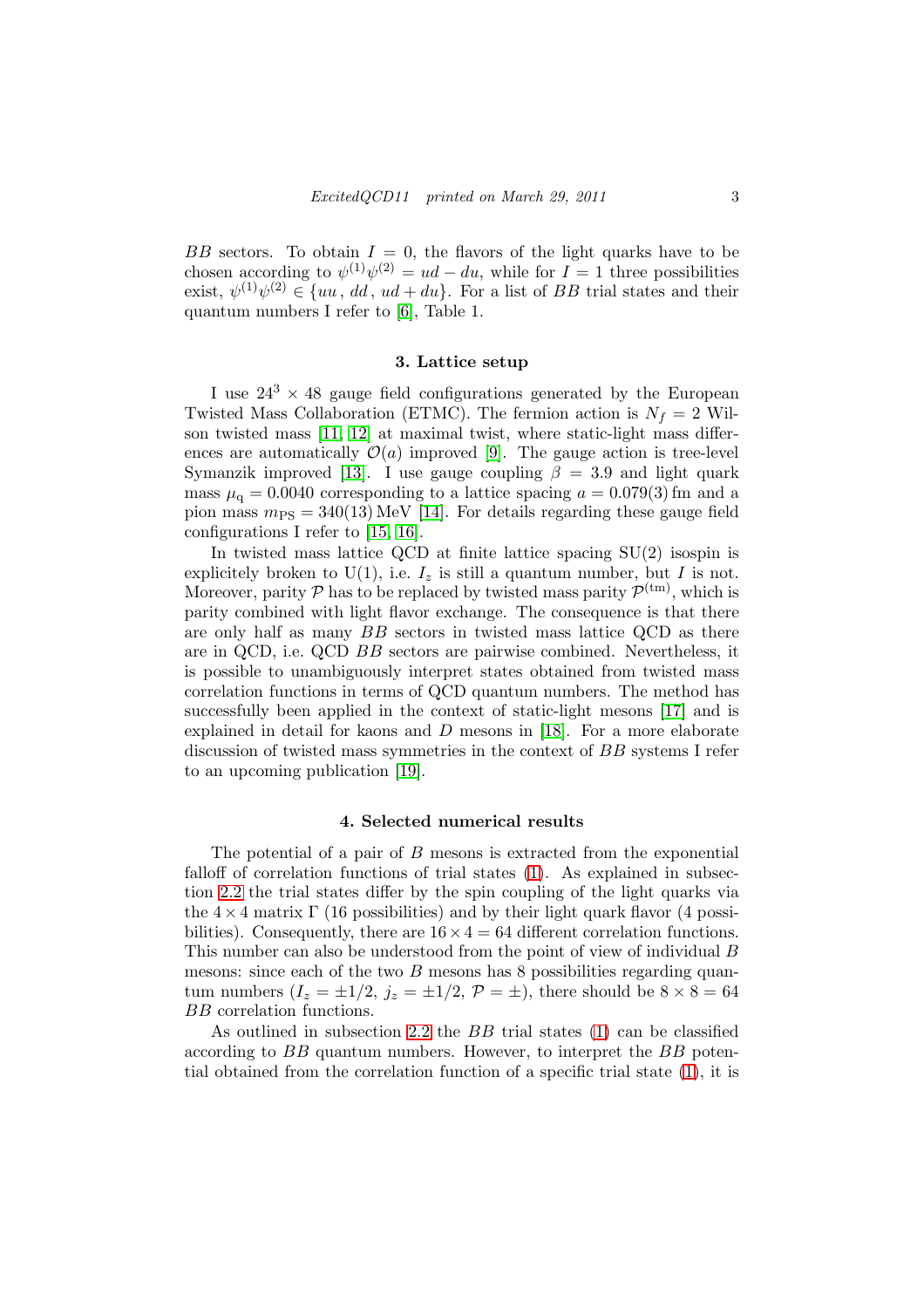also useful to express this trial state in terms of individual B mesons, e.g.

| $\psi^{(1)}\psi^{(2)} = ud - du$ , $\Gamma = \gamma_5$ | $\rightarrow$ $(-S_{\uparrow}S_{\downarrow} + S_{\downarrow}S_{\uparrow} - P_{\uparrow}P_{\downarrow} + P_{\downarrow}P_{\uparrow}) \Omega\rangle$                                                             |
|--------------------------------------------------------|----------------------------------------------------------------------------------------------------------------------------------------------------------------------------------------------------------------|
|                                                        | $\psi^{(1)}\psi^{(2)} = ud - du$ , $\Gamma = \gamma_0\gamma_5 \rightarrow (-S_{\uparrow}S_{\downarrow} + S_{\downarrow}S_{\uparrow} + P_{\uparrow}P_{\downarrow} - P_{\downarrow}P_{\uparrow}) \Omega\rangle,$ |

where S and P denote creation operators for S and  $P_-\$  mesons, respectively, and  $\uparrow$  and  $\downarrow$  indicate the orientation of the light quark spin. After linearly combining the two trial states via  $\Gamma = \gamma_5 + \gamma_0 \gamma_5$  to eliminate the  $P_{-}P_{-}$  contributions, one can extract an SS potential with quantum numbers  $(I, I_z, |j_z|, \mathcal{P}, \mathcal{P}_x) = (0, 0, 0, -, +)$ . Similarly, one can estimate a P\_P\_ potential with the same quantum numbers by choosing  $\Gamma = \gamma_5 - \gamma_0 \gamma_5$ . Re-sults are shown in Figure [1\(](#page-3-0)a). Further examples are discussed in  $[6]$ .



<span id="page-3-0"></span>Fig. 1. BB potentials as functions of the meson separation. (a) SS potential and  $P_P-P_-\text{potential both with quantum numbers } (I, I_z, |j_z|, \mathcal{P}, \mathcal{P}_x) = (0, 0, 0, -, +).$ (b), (c), (d) Attractive SS singlet, isospin triplet and isospin/spin sextet.

BB potentials mainly differ in their asymptotic value at large meson separations, which is approximately  $2m(S)$ ,  $m(S) + m(P_{-})$  or  $2m(P_{-})$  for  $SS, SP_$  or  $P_$ - $P_$  combinations, respectively, and whether they are attractive or repulsive at small meson separations. Some of the potentials, even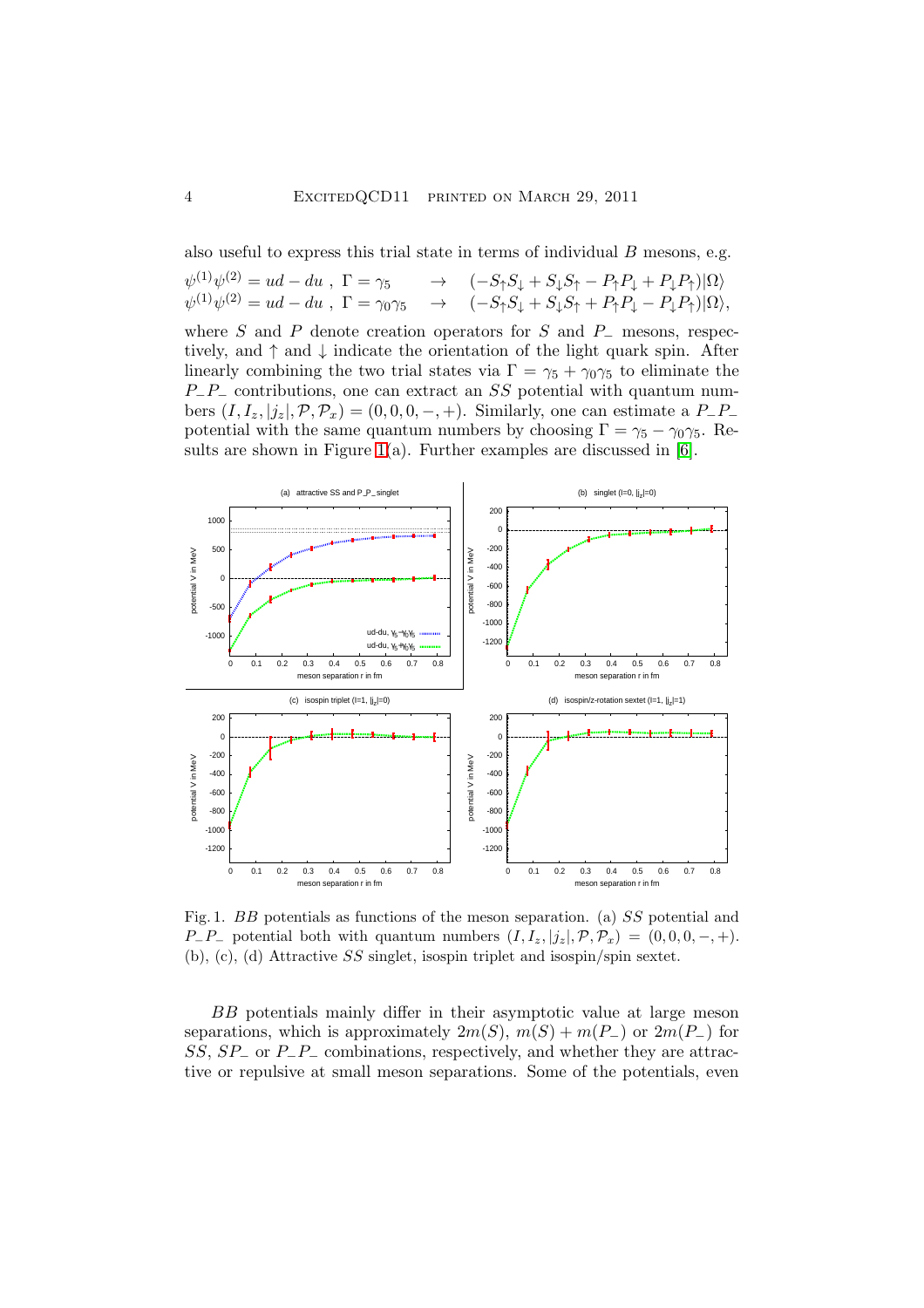though they differ in their quantum numbers, are exactly degenerate due to isospin symmetry  $(I = 1$  triplets) or rotational symmetry around the z-axis  $(|j_z| = 1$  doublets). In summary the number of attractive and repulsive BB potentials for  $SS$ ,  $SP_$  and  $P_$ - $P_$  combinations and their degeneracies are as follows:

| SS potentials,                                      | attractive: $1 \oplus 3 \oplus 6$ |                                                                           | $(10 \text{ states}).$ |
|-----------------------------------------------------|-----------------------------------|---------------------------------------------------------------------------|------------------------|
|                                                     | repulsive: $1 \oplus 3 \oplus 2$  |                                                                           | $(6 \text{ states}).$  |
| $SP_{-}$ potentials,                                |                                   | attractive: $1 \oplus 1 \oplus 3 \oplus 3 \oplus 2 \oplus 6$ (16 states). |                        |
|                                                     |                                   | repulsive: $1 \oplus 1 \oplus 3 \oplus 3 \oplus 2 \oplus 6$ (16 states).  |                        |
| $P_{-}P_{-}$ potentials: identical to SS potentials |                                   |                                                                           | $(16 \text{ states}).$ |

Consequently, from the 64 trial states [\(1\)](#page-1-0) one can extract 24 different potentials.

Of particular interest, when asking, whether two  $B$  mesons may form a bound tetraquark state, are attractive SS potentials. As stated above there are three different possibilities, a singlet, an isospin triplet and an isospin/spin sextet. The three potentials are shown in Figure [1\(](#page-3-0)b) to  $1(d)$ . While the triplet and the sextet are rather similar, the singlet is significantly different: it is deeper and wider and, therefore, probably the best candidate to start investigations, whether there are bound BB tetraquark states. Such phenomenological investigations will be part of a subsequent publication.

#### 5. Conclusions

I have presented selected results of a first principles lattice computation of BB potentials. Various channels characterized by the quantum numbers  $(I, I_z, |j_z|, \mathcal{P}, \mathcal{P}_x)$  have been investigated. Compared to existing publications the computations have been performed with rather light dynamical quark mass ( $m_{PS} \approx 340 \,\text{MeV}$ ). The results have been interpreted in terms of individual S and  $P_$  mesons. Future plans include studying the light quark mass dependence, the continuum limit as well as finite volume effects. Moreover, also  $BB_s$  and  $B_sB_s$  potentials could be computed. To treat the s quark as a fully dynamical quark, such computations should be performed on  $N_f = 2 + 1 + 1$  flavor gauge field configurations currently generated by ETMC [\[20\]](#page-5-19). Finally, one should use the obtained BB potentials as input for phenomenological considerations to answer e.g. the question, whether two  $B$  mesons are able to form a bound tetraquark state.

## Acknowledgments

I thank the organizers of "Excited QCD 2011" for the invitation to give this talk. I acknowledge useful discussions with Pedro Bicudo, William Det